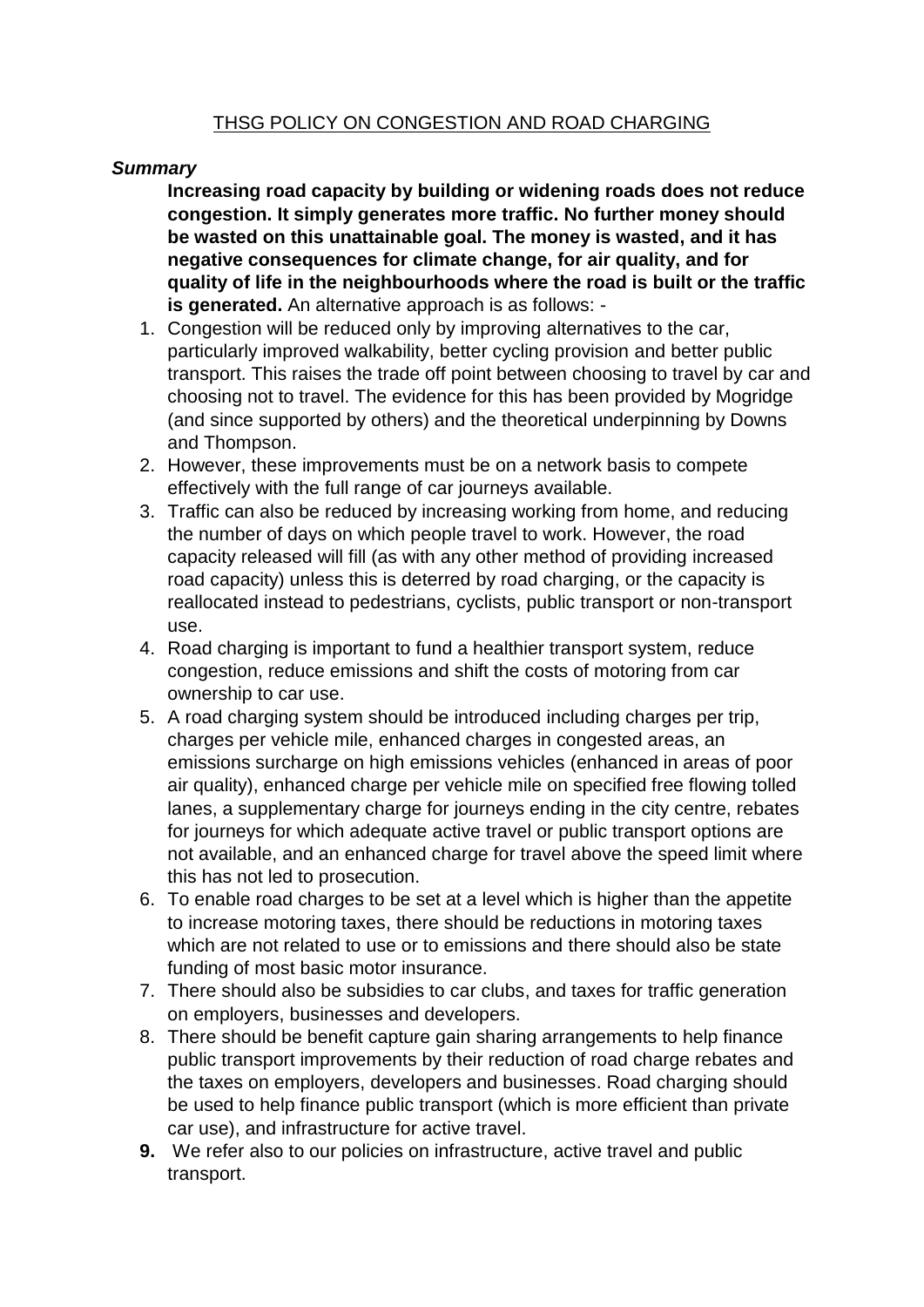### *Road Capacity and Congestion*

Increasing road capacity does not improve congestion, except temporarily.

It may seem counterintuitive that road building makes congestion worse not better, but if more road space is made available suppressed demand is released. Suppressed demand is not a demand for immediate travel but for relocation. Many people are prepared to commute for more than an hour. Given a 70mph technically potential speed it is only a combination of congestion and expense which prevents the outer suburbs of Manchester being located in Nuneaton or in the Lake District. This process can be exacerbated by creating more road space such as widening motorways. Traffic flows more freely (for a while), people are encouraged to commute further but become trapped in their new travel patterns when congestion (inevitably) reasserts itself. Congestion will reassert itself because it is the mechanism by which this unsustainable situation is brought to an end.

Once it becomes possible for the outer suburbs of one city to be located in several other cities (and vice versa) the range of possible journeys becomes such that, if demand is allowed to express itself, it is impossible for the road system to accommodate it. Using Metcalfe's Law (a mathematical approximation to the behaviour of networks which is not precise but is good enough for the purpose) we have calculated that doubling the speed of traffic, as when A roads with a 35mph average speed were replaced by motorways with an 70mph technical potential, would necessitate on average a 16-fold increase in road capacity, increasing at certain points in the network to a 128-fold increase in road space - the replacement of a 2 lane A road with a 256-lane motorway. It is impossible to remove these pinch points - only displace them.

### *The Way to Reduce Congestion*

This need not be a counsel of despair for reducing congestion. As shown by Mogridge the speed of traffic in London increases with improvements in the rail system and decreases with deterioration. This is because the quality of alternatives sets the standard against which the road must compete. These need to be overall improvements in the network, not just improvements on the line parallel to a particular road, because traffic on a particular road may be making many different journeys.

Improvements in walking and cycling infrastructure and bus systems are likely to have a similar effect. However, in Europe, the rail system is currently the main competitor to the car so they would need to accompany rail improvement or to be integrated with it, as in the case of promotion of the rail/cycle combination or in using high quality bus services to fill gaps in the rail network. (In countries where transit is not primarily rail-based, the emphasis should be on whatever is locally the main rival to the car).

We have separate policy documents on the measures necessary to improve cycling and walking infrastructure, encourage active travel and improve public transport.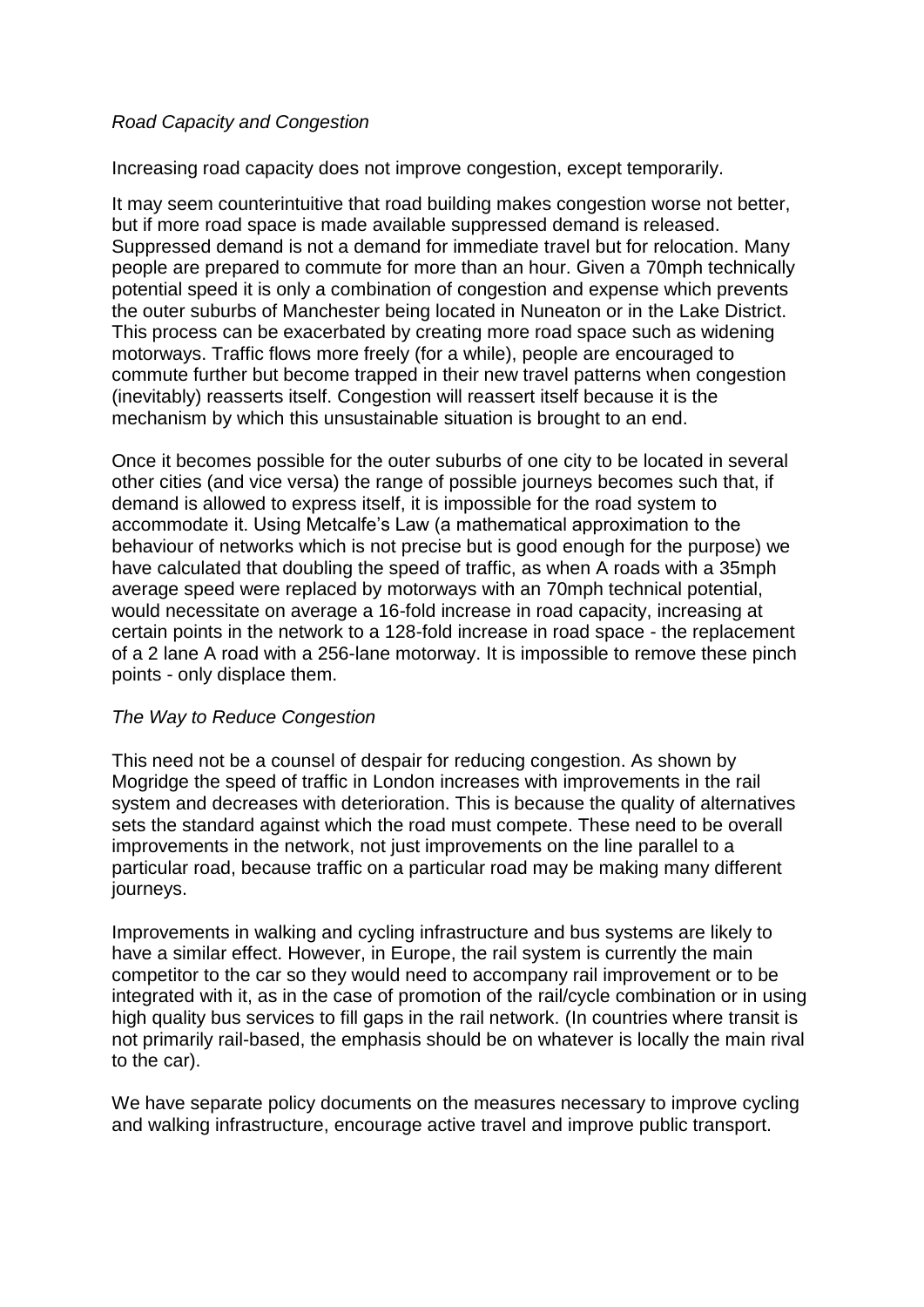Considerable peak hour traffic could be removed by reducing the number of days on which people travel to work both by a shorter working week and by more working from home.

However, the road space released by this reduction would fill, in just the same way as roadspace released by road building, unless steps were taken to prevent this. The removal of roadspace from cars and lorries and its reallocation to walking, cycling, buses, rapid transit (be it light rail or bus-rapid-transit) or non-transport uses would be one measure that should be taken. Another would be the introduction of road charges.

# *Road Charging*

Road charging has an important role in reducing congestion. Road charges applied at an enhanced rate to high emissions vehicles have an important role in reducing emissions and improving air quality.

Road charges are also important for ensuring that the costs of using cars are focussed more on using them rather than on owning them. At present most of the costs of car use fall on owning the car so that, once the car has been purchased, the marginal cost of using it is less than the cost of alternatives. If that balance can be shifted towards the cost of using a car people may make a more balanced choice.

A road charging system should be introduced which could include

- A charge per trip to discourage short trips which would be better made on foot or by cycle
- A charge per vehicle mile
- An enhanced charge per vehicle mile in congested areas, or alternatively a charge per vehicle hour (which has the effect of enhancing charges in congested areas and adds a price cost to the time cost of congestion)
- An emissions surcharge on high emissions vehicles which could be enhanced in areas of poor air quality
- An enhanced charge per vehicle mile for vehicles using specified tolled lanes which would be tolled at a rate that kept them flowing freely past the congestion in other lanes. These lanes could also be limited to (or tolled less heavily for) high occupancy vehicles – so called hot lanes (high occupancy toll lanes)
- A supplementary charge for journeys ending in the centre of a city which has good radial public transport and park and ride facilities. This would make it more expensive to drive into the city than to drive through it.
- Rebates for journeys for which adequate active travel or public transport options are not available. Where there is a Movement as a Service provider the rebate could be issued if it advises that it cannot provide a satisfactory service for the journey in question. Where MaaS is not in place it might be necessary for administrative reasons to limit these rebates to regular journeys. Public transport providers should be able to enter into gain-sharing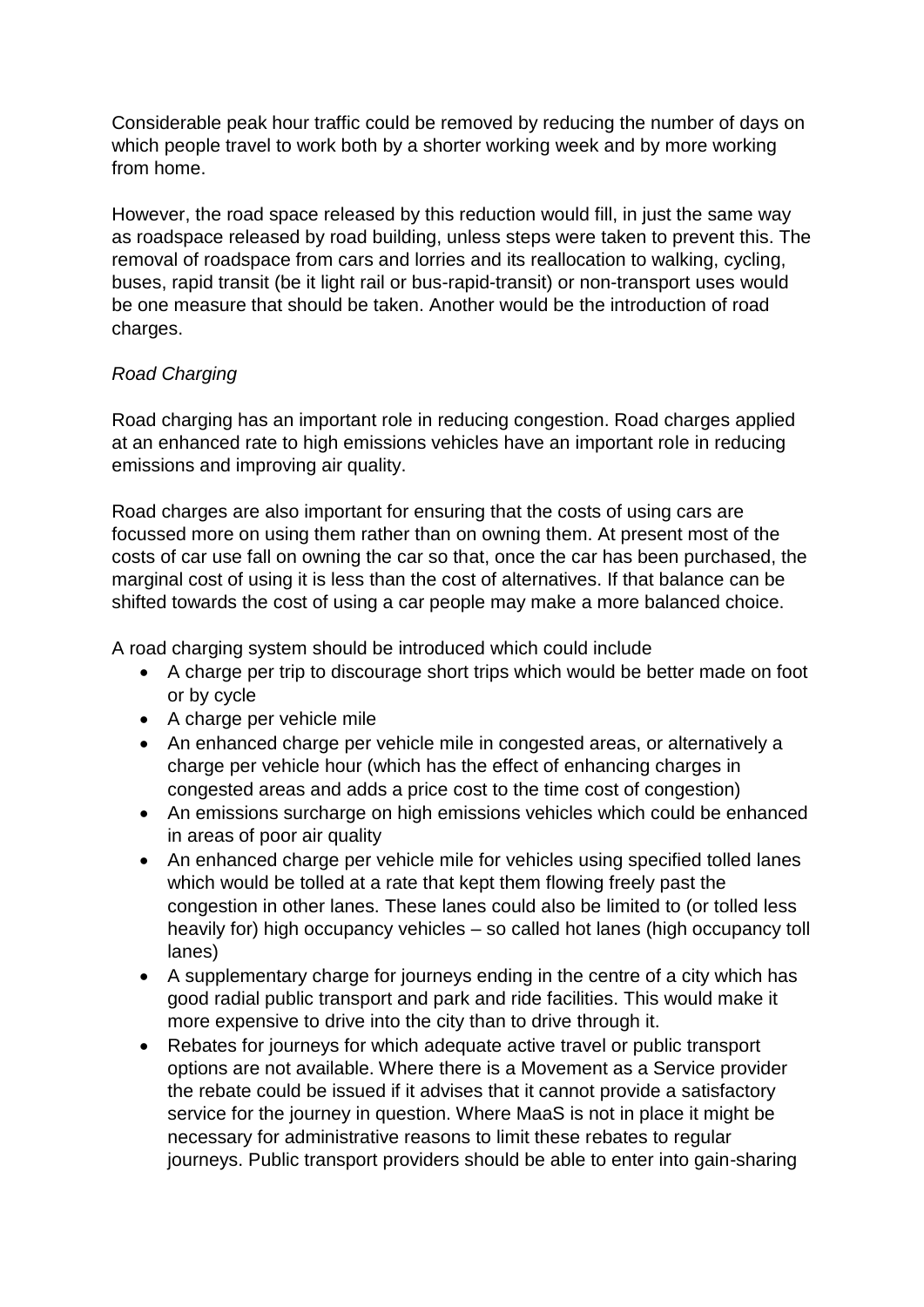agreements with road charging authorities to help finance improved services which diminish these rebates.

 An enhanced charge for travel above the speed limit where this has not led to prosecution.

## *Fiscal Measures to Shift Costs from Car Ownership to Car Use*

The introduction of a universal road charging system should be accompanied by reductions in fixed costs of car ownership. If there is no appetite to increase motoring taxation these could completely offset the cost of road charges. If there is an appetite to increase motoring taxation they could be used to justify higher (and therefore more effective) charges. These reductions in fixed charges could include

- The elimination of all taxes and public charges on motoring which are not mileage, fuel or emissions related, such as vehicle excise duty, driving test fees, fees for driving licenses, vehicle inspection fees, VAT on cars and car accessories, car club membership etc.
- State provision of basic car insurance to all cars. To avoid encouraging use of high performance vehicles or subsidising drivers with a poor record, there would be excesses for such vehicles and drivers. The scheme would be funded through road charges but administered through existing insurance companies. Insurers would compete to offer top-up insurance (such as insurance of excesses, overseas cover, breakdown cover or provision of comprehensive cover) and would administer claims from those to whom they provide such insurance. Claims from those who do not take out top up insurance could be allocated to insurance companies in rotation, in proportion to their share of the top-up market, with the state paying them an administration fee for administering the claim. This arrangement would also abolish the problem of uninsured drivers, as all drivers would be automatically insured and would pay for their basic insurance through road charges.
- The partial state reimbursement, up to a fixed limit, of charges for essential safety-related car maintenance (including allowances for work done by the owner personally subject to certification that the work was necessary and was done satisfactorily) and a proportion of breakdown service membership.

## *Other Fiscal Measures to Address Congestion*

The following measures would also assist in addressing congestion

- Subsidies to the administrative costs of car clubs.
- Developers should be required to pay for the public transport, walking and cycling infrastructure necessary to serve their development and to compensate for the motor vehicle traffic likely to be generated
- There should be a tax on all free or low cost private non-residential car parking provision
- There should be a tax on employers for the road traffic generated by their workers travelling to work by car.
- There should be a tax on businesses for the road traffic generated by their customers travelling to their business by car, unless the business takes all reasonable steps to make itself accessible by active travel or public transport and encourage such access